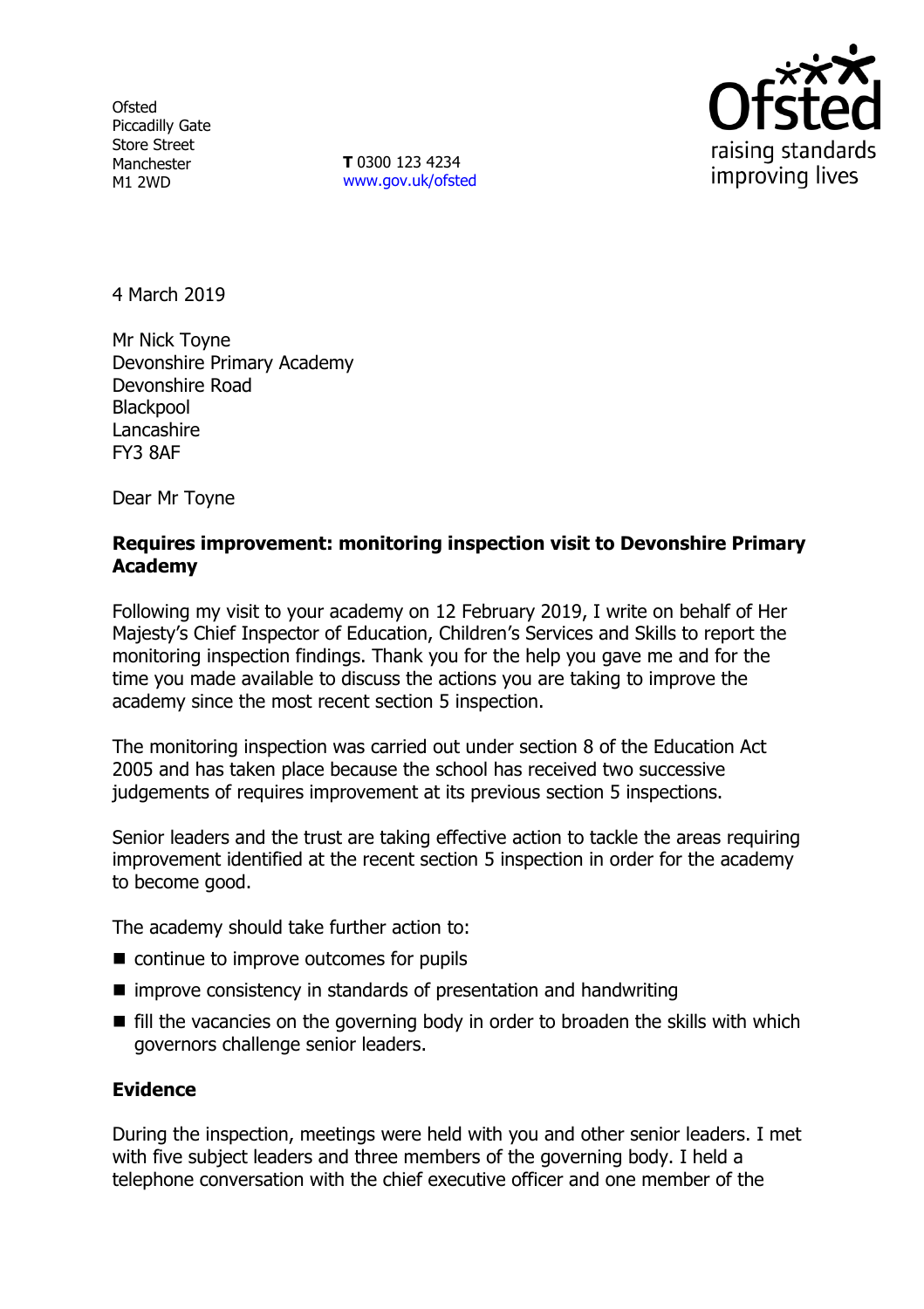

board of trustees. I met with a representative of the local authority.

You accompanied me on a series of short visits to classes in each year group. I looked at examples of pupils' books and the school's assessment information. I spoke to pupils about their work in the classes we visited. I met with the school business manager and viewed records of safeguarding. I scrutinised the school's improvement plan and self-evaluation.

## **Context**

Since the previous inspection, three teachers have left, and one has joined the school. You have redistributed the roles of your senior and middle leaders to meet the needs of the pupils better. There are currently three vacancies on the governing body.

## **Main findings**

Your focused leadership has drawn together a staff team whose members are determined to move this school from requires improvement to good. You, along with the senior leaders and governors, have an accurate view of the school's current strengths and where improvements are yet to be made. However, as you do not have a full complement of governors, this somewhat limits their range of expertise. The school development plan accurately identifies actions to continue to improve the school. Staff morale is high.

At the previous inspection, the inspectors judged leadership and the personal behaviour, development and welfare of the pupils as good. However, the inspectors left you with several areas to improve before the school's next section 5 inspection.

You have improved the quality of teaching and current school assessment data, and work in pupils' books indicates that outcomes across the school are beginning to improve. However, published performance data for pupils leaving key stage 1 in 2018 indicates a decline in reading and mathematics attainment. Pupils who left key stage 2 in 2018 had higher attainment in writing and mathematics than pupils in 2017. The proportion of pupils, including disadvantaged pupils, who achieved the expected standards in reading, writing and mathematics rose.

You have carefully restructured the way that you collect assessment data to let you better understand the progress that individual pupils make across the curriculum. Levels of pupils' mobility continue to be high within the school. For example, 36 pupils have joined the school this academic year and a further 30 pupils have left the school. Despite these improvements, published performance information indicates that pupils continue to attain at a lower level than other pupils nationally.

You, along with the governors, were disappointed in the poor results of the Year 1 phonics screening check in 2018. You have refocused your attention on this area,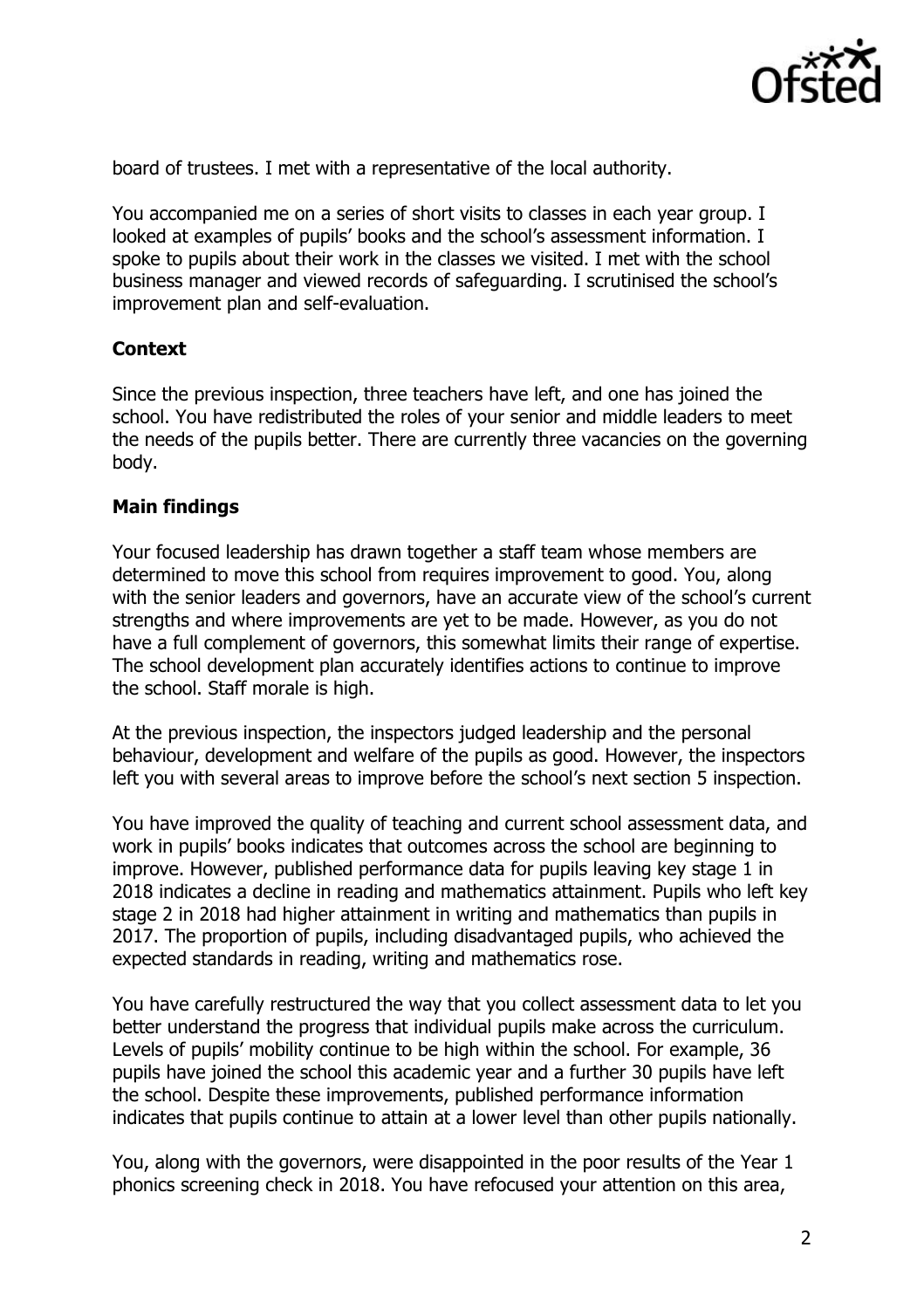

ensuring that the quality of teaching and learning is of a high standard. You have ensured that staff in key stage 1 have received up-to-date training in phonics. The leader for phonics makes regular checks on the teaching of phonics sessions, ensuring that they are high quality. From looking at samples of pupils' work and viewing examples of assessment information, I could see that many pupils in Year 1 are making good progress in learning phonics.

You have worked alongside the deputy headteacher to enhance and develop the roles of subject leaders. These leaders now make better checks on the progression of pupils' skills and knowledge in different curriculum areas They check in pupils' books that the curriculum is covered in sufficient depth.

You have implemented a new approach to planning and the delivery of the curriculum to capture pupils' interest. You ensure that the curriculum is enriched with valuable life experiences. Activities include many trips away from school and visitors to the school. You monitor this well by regularly gathering the pupils' views of their learning. From looking at examples of pupils' work from across a range of subjects, I found examples of a wide and exciting curriculum. Pupils learn about interesting topics that inspire them to enjoy their learning. However, I did note that there was an inconsistent approach to expected standards of handwriting and presentation from different teachers.

Subject leaders' roles are developing well. Each subject leader receives a thorough induction to their new role. Newer subject leaders benefit from working alongside more experienced colleagues, both from within school and from other schools in the trust. More experienced leaders benefit from engaging in further professional development activities by gaining nationally accredited qualifications. Each subject leader has created an action plan for their subject areas that is closely aligned to the priorities on the school development plan. As a result, outcomes are improving for pupils across the school.

The early years is a vibrant and creative learning environment. Since the previous inspection, you have invested heavily in developing the outside learning space. Opportunities for pupils to climb, investigate and develop their motor skills and manage their own risks are now evident. Children in the Nursery and Reception classes work with increasing levels of independence and resilience. There is now greater consistency of approaches across the early years.

You have also invested heavily in staffing across the early years to ensure that you meet the varied needs of the children. Skilled staff are aware of children's individual needs. Adults engage with the children in a purposeful manner, working to develop their speaking and listening skills through role-play and regular story-telling. Children apply good levels of concentration and persevere with their learning challenges. At the previous inspection, the Nursery and Reception classes were taught as separate classes. You have restructured the organisation of the early years to streamline the availability of resources. You have now chosen to work with